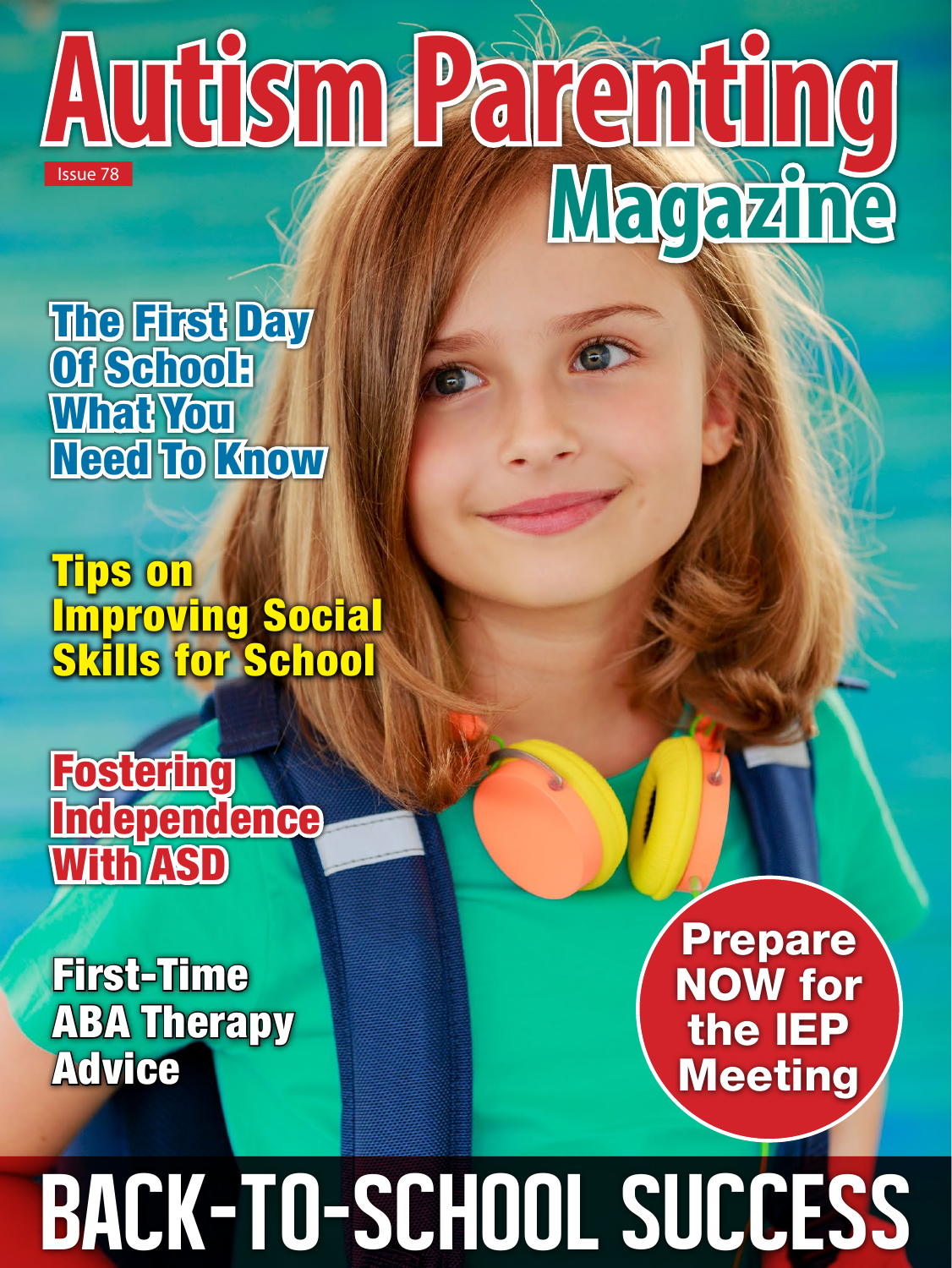## **Rowan Found Her Voice** I Found a Better Way

By Roberta SCHERF

**Twenty-fve years ago, I gave birth to the most amazing little girl in the history of the world. She was perfect in every way, and we were crazy in love with her. But Rowan didn't want to be touched or held.** 

From me o child ever comes with a user's guide, but in Rowan's case, it was as though I had given birth to a tiny being from another planet. As exquisite as she was, she wasn't comforted by being cradled or held close in my arms. She found her peace when I held her out in front of me at arm's length, facing away from me while I gently rocked her back and forth.

While other children crawled and leaped through their developmental stages in fts and starts, Rowan struggled to fnd her way, alone in her own world. She struggled to fnd her voice, not speaking until she was three years old. Even then, expressive language was difficult for her. She struggled to make friends with children who teased and harassed her, but she couldn't understand them, and they couldn't understand her.

We lived in a rural part of Wisconsin, where no child in our school district had yet been diagnosed with Asperger's syndrome. When the frst children were diagnosed a few years later, they were all boys, because at that time it was thought that girls didn't have autism.

No psychologist, physician, or occupational therapist had a conclusive answer about Rowan's behavior, but they all told us the same thing. They'd never seen a child like her, and while they couldn't tell us exactly what to expect, it was always, "Don't expect too much." They agreed that she shouldn't be given "too much" stimulation, as that triggered major tantrums that took her hours to recover from.

While she had anxiety and meltdowns, I experienced sadness, depression, and fear that eventually turned



to anger. I would think about Rowan from the minute I woke up in the morning to when I closed my eyes at night, loving her and worrying. I held my breath trying to fgure out how she could function in a world that wasn't designed for who she was.

We'd been told that she wouldn't be able to learn to read, so I became obsessed with learning everything I could fnd about the nervous system, patterns, embodied cognition, music and rhythm, imitation, social connectedness, and anything that might possibly help her. Then Rowan and I started to play our game.

That game contained the seeds of MeMoves, a patented system that has helped thousands of children with autism. Each morning and night we would stand or sit facing each other. I sang a rhythmic melody with no words, and slowly and rhythmically moved my hands in simple patterns in front of my body,